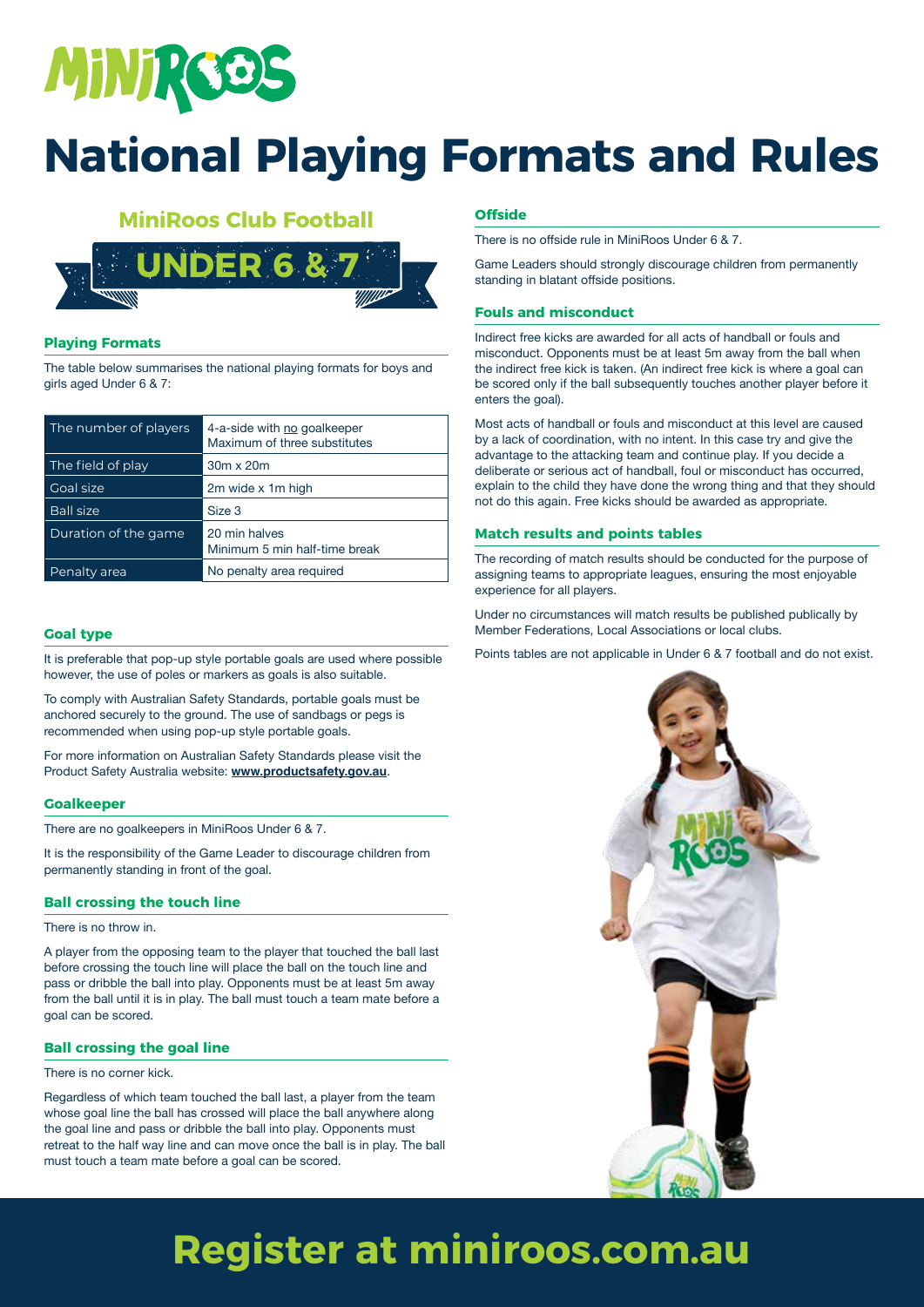# MINIRGOS

## **National Playing Formats and Rules**

#### **MiniRoos Club Football**

![](_page_1_Picture_3.jpeg)

#### **Playing Formats**

The table below summarises the national playing formats for boys and girls aged Under 8 & 9:

| The number of players | 7-a-side including a goalkeeper<br>Maximum of four substitutes                                     |
|-----------------------|----------------------------------------------------------------------------------------------------|
| The field of play     | Minimum: 40m long x 30m wide<br>Best Practise: 45m long x 35m wide<br>Maximum: 50m long x 40m wide |
| Goal size             | 3m wide x 2m high                                                                                  |
| <b>Ball size</b>      | Size 3                                                                                             |
| Duration of the game  | 20 min halves<br>Minimum 5 min half time break                                                     |
| Penalty area          | 5m deep x 12m wide                                                                                 |

#### **Goal type**

It is preferable that portable goals are used where possible however, the use of poles or markers as goals is also suitable.

To comply with Australian Safety Standards, portable goals must be anchored securely to the ground. The use of sandbags or pegs is recommended when using portable goals.

For more information on Australian Safety Standards please visit the Product Safety Australia website: **www.productsafety.gov.au**.

#### **Offside**

There is no offside rule in MiniRoos Under 8 & 9.

Game Leaders should strongly discourage children from permanently standing in blatant offside positions.

#### **Goalkeeper**

The goalkeeper is allowed to handle the ball anywhere in the penalty area. To restart play after a save or gathering the ball with their hands, the ball must be thrown or rolled from the hands or played from the ground with their feet, within 6 seconds.

The goalkeeper is not allowed to kick or drop kick the ball directly from their hands. Opponents must be at least 10 metres outside the penalty area and cannot move inside the penalty area until the ball is in play. The ball is in play once it moves out of the penalty area.

An indirect free kick is awarded if the goalkeeper touches the ball with their hands after it has been deliberately kicked to them by a team mate.

#### **Ball crossing the touch line**

#### Throw in.

Player faces the field of play, has part of each foot on the ground either on or behind the touch line, uses both hands and delivers the ball from behind and over his or her head. The thrower must not touch the ball again until it has touched another player. Opponents must be at least 5 metres away from the ball until it is in play.

The ball is in play once it enters the field of play.

A goal cannot be scored directly from a throw in.

#### **Ball crossing the goal line after touching the defending team last**

Corner kick.

A player from the attacking team places the ball inside the corner arc nearest to the point where the ball crossed the line. Opponents must be at least 5 metres away from the ball until it is in play. The ball is in play when it is kicked and moves.

A goal may be scored directly from a corner kick.

#### **Ball crossing the goal line after touching the attacking team last**

Goal kick from anywhere within the penalty area. Opponents remain at least 10 metres outside the penalty area until the ball is in play. Game Leaders should not restart play until they are satisfied all opposition players are at least 10 metres outside the penalty area. The ball is in play once it is kicked directly out of the penalty area.

#### **Fouls and misconduct**

Indirect free kicks are awarded for all acts of handball or fouls and misconduct. Opponents must be at least 5 metres away from the ball when the indirect free kick is taken. An indirect free kick is where a goal can be scored only if the ball subsequently touches another player before it enters the goal.

For deliberate or serious acts of handball or fouls and misconduct in the penalty area, a penalty kick is awarded from an 8 metre penalty mark with only a goalkeeper in position. All other players must be outside the penalty area and be at least 5 metres behind the penalty mark.

#### **Fouls and misconduct are:**

- kicks or attempts to kick an opponent;
- trips or attempts to trip an opponent;
- jumps at an opponent;
- charges at an opponent;
- strikes or attempts to strike an opponent;
- pushes an opponent;
- tackles an opponent from behind to gain possession of the ball;
- makes contact with the opponent before touching the ball;
- holds an opponent;
- spits at an opponent;
- handles the ball deliberately;
- plays in a dangerous manner; and
- impedes the progress of a player.

#### **Match results and points tables**

The recording of match results should be conducted for the purpose of assigning teams to appropriate leagues, ensuring the most enjoyable experience for all players.

Under no circumstances will match results be published publically by Member Federations, Local Associations or local clubs.

Points tables are not applicable in Under 8 & 9 football and do not exist.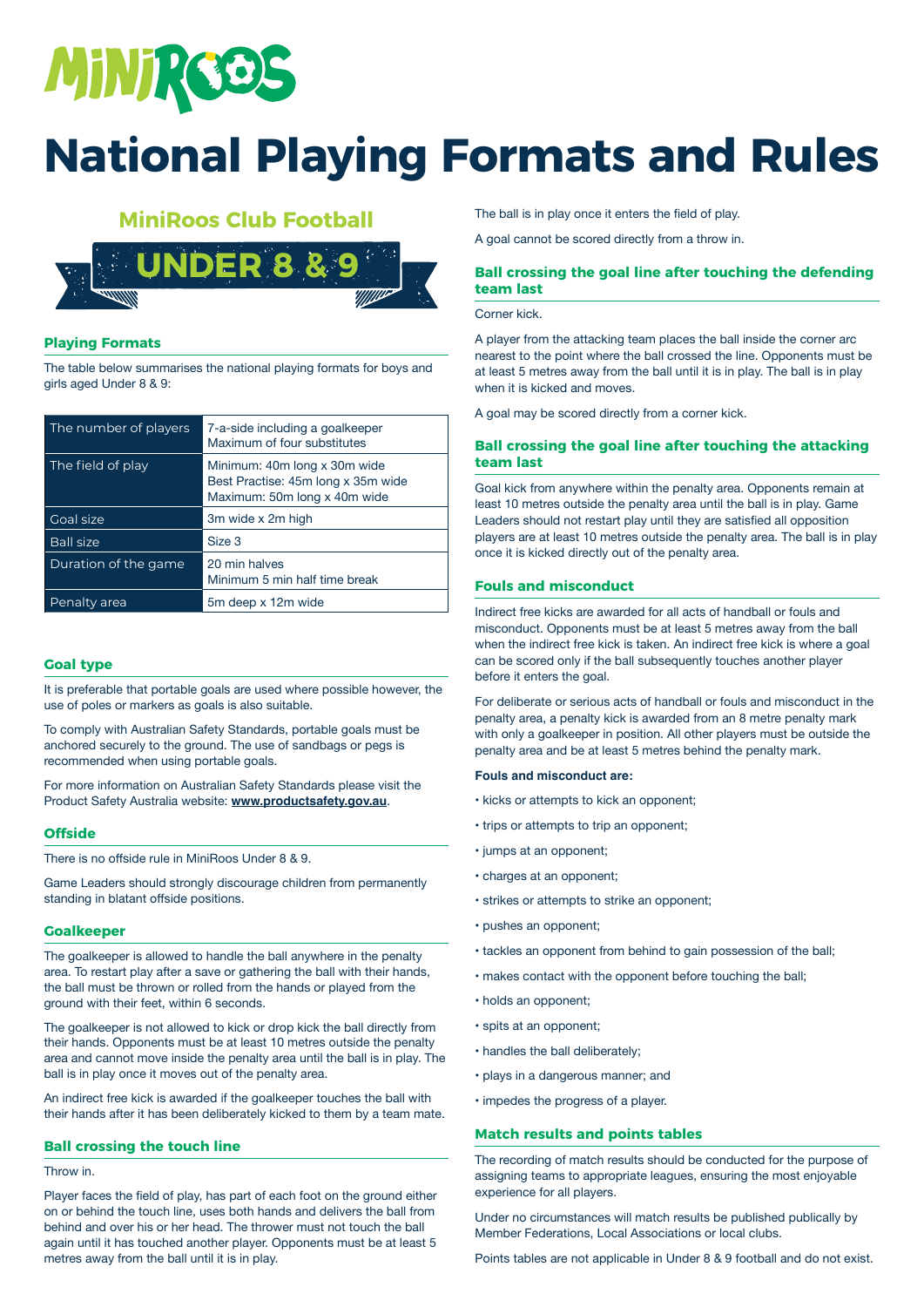![](_page_2_Picture_0.jpeg)

#### **MiniRoos Club Football**

![](_page_2_Picture_3.jpeg)

#### **Playing Formats**

The table below summarises the national playing formats for boys and girls aged Under 10 & 11:

| The number of players | 9-a-side including a goalkeeper<br>Maximum of five substitutes                                     |
|-----------------------|----------------------------------------------------------------------------------------------------|
| The field of play     | Maximum: 70m long x 50m wide<br>Best Practise: 65m long x 45m wide<br>Minimum: 60m long x 40m wide |
| Goal size             | Maximum: 5m wide x 2m high                                                                         |
| <b>Ball size</b>      | Size 4                                                                                             |
| Duration of the game  | 25 min halves<br>Minimum 5 min half time break                                                     |
| Penalty area          | 10m deep x 20m wide                                                                                |

#### **Goal type**

It is preferable that portable goals are used where possible however, the use of poles or markers as goals is also suitable.

To comply with Australian Safety Standards, portable goals must be anchored securely to the ground. The use of sandbags or pegs is recommended when using portable goals.

For more information on Australian Safety Standards please visit the Product Safety Australia website: **www.productsafety.gov.au**.

#### **Goalkeeper**

The goalkeeper is allowed to handle the ball anywhere in the penalty area. To restart play after a save or gathering the ball with their hands, the ball must be thrown or rolled from the hands or played from the ground with their feet, within 6 seconds. The goalkeeper is not allowed to kick or drop kick the ball directly from their hands. Opponents must be at least 10 metres outside the penalty area and cannot move inside the penalty area until the ball is in play. The ball is in play once it moves out of the penalty area or when the goalkeeper places the ball on the ground.

An indirect free kick is awarded if the goalkeeper touches the ball with their hands after it has been deliberately kicked to them by a team mate.

#### **Ball crossing the touch line**

#### Throw in.

Player faces the field of play, has part of each foot on the ground either on or behind the touch line, uses both hands and delivers the ball from behind and over their head. The thrower must not touch the ball again until it has touched another player. Opponents must be at least 5 metres away from the ball until it is in play. The ball is in play once it enters the field of play.

A goal cannot be scored directly from a throw in.

#### **Ball crossing the goal line after touching the defending team last**

Corner kick.

A player from the attacking team places the ball inside the corner arc nearest to the point where the ball crossed the line. Opponents must be at least 5 metres away from the ball until it is in play. The ball is in play when it is kicked and moves.

A goal may be scored directly from a corner kick.

#### **Ball crossing the goal line after touching the attacking team last**

Goal kick from anywhere within the penalty area. Opponents remain at least 10 metres outside the penalty area until the ball is in play. Game Leaders should not restart play until they are satisfied all opposition players are at least 10 metres outside the penalty area. The ball is in play once it is kicked directly out of the penalty area.

#### **Offside**

The official offside rule (Law 11, FIFA Laws of the Game) does not apply to MiniRoos Under 10 & 11. Goals can be scored from the offside position.

Game Leaders should direct players permanently standing in blatant offside positions to move into onside positions.

Children should be made aware of the official offside rule during training and be encouraged to adopt this philosophy during the game at all times.

#### **Fouls and misconduct**

Indirect free kicks are awarded for all acts of handball or fouls and misconduct. Opponents must be at least 5 metres away from the ball when the indirect free kick is taken. (An indirect free kick is where a goal can be scored only if the ball subsequently touches another player before it enters the goal).

For deliberate or serious acts of handball or fouls and misconduct in the penalty area, a penalty kick is awarded from an 8 metre penalty mark with only a goalkeeper in position. All other players must be outside the penalty area and be at least 5 metres behind the penalty mark.

#### **Fouls and misconduct are:**

- kicks or attempts to kick an opponent;
- trips or attempts to trip an opponent;
- jumps at an opponent;
- charges at an opponent;
- strikes or attempts to strike an opponent;
- pushes an opponent;
- tackles an opponent from behind to gain possession of the ball;
- makes contact with the opponent before touching the ball;
- holds an opponent;
- spits at an opponent;
- handles the ball deliberately;
- plays in a dangerous manner; and
- impedes the progress of a player.

#### **Match results and points tables**

The recording of match results should be conducted for the purpose of assigning teams to appropriate leagues, ensuring the most enjoyable experience for all players.

Under no circumstances will match results be published publically by Member Federations, Local Associations or local clubs.

Points tables are not applicable in Under 10 & 11 football and do not exist.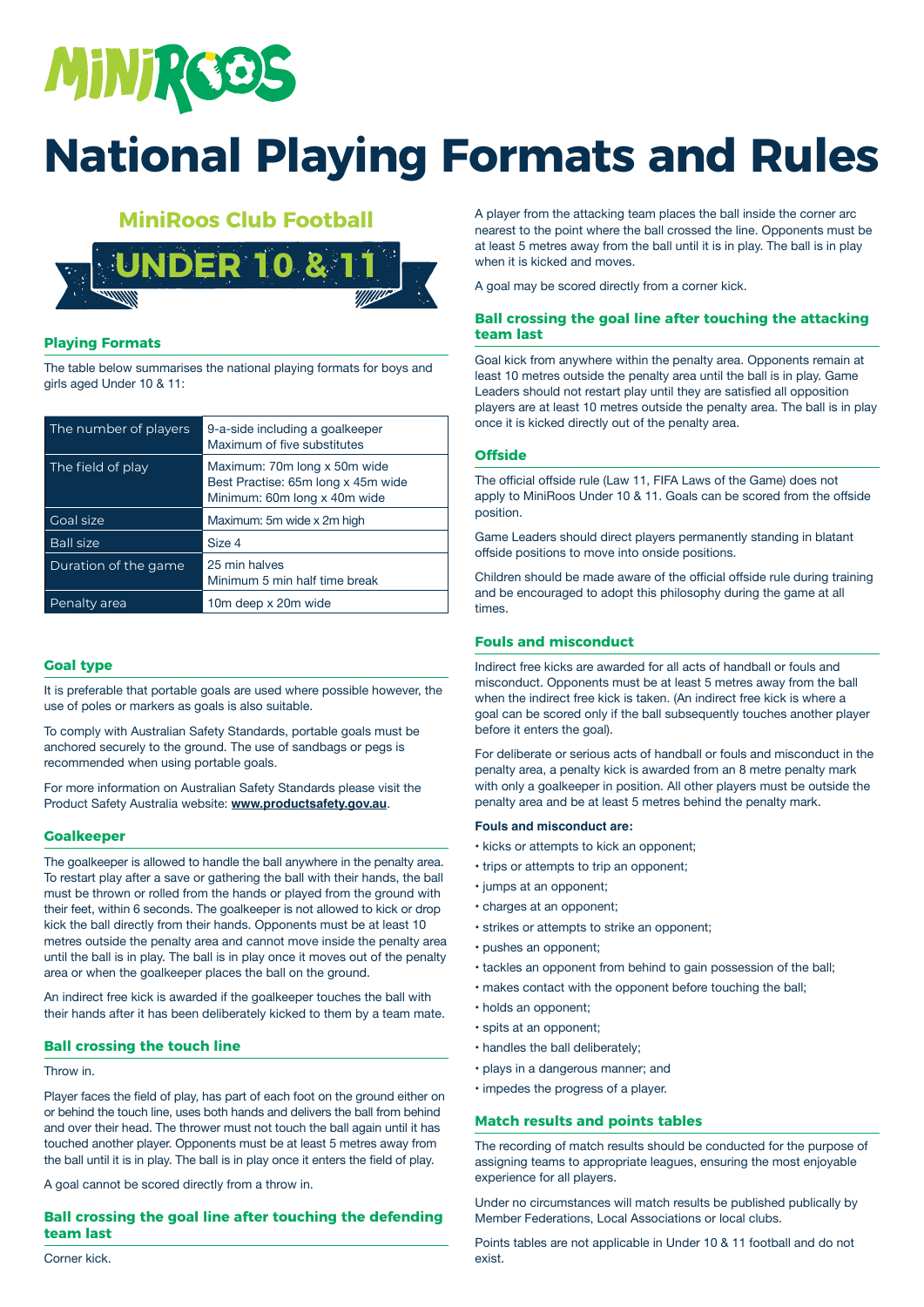![](_page_3_Picture_0.jpeg)

### **Effective from 1 January 2015**

![](_page_3_Picture_3.jpeg)

The following aspects of MiniRoos Club Football are common across all age groups from Under 6 to Under 11.

#### **Field Layouts**

MiniRoos fields are easy to set-up and only take a few minutes.

The below diagrams outline how MiniRoos pitches should look when set-up on a full-size football field:

#### **Under 6 & 7**

Up to 8 pitches on a full-size football pitch

![](_page_3_Figure_10.jpeg)

#### **Under 8 & 9**

Up to 4 pitches on a full-size football pitch

![](_page_3_Figure_13.jpeg)

#### **Under 10 & 11**

Maximum of 2 pitches on a full-size football pitch. Alternatively 1 pitch can be set-up penalty box to penalty box.

![](_page_3_Figure_16.jpeg)

![](_page_3_Figure_17.jpeg)

#### **Field Markings**

Cones, markers or painted line markings are suitable.

This includes the penalty areas in the U8 – U11 age categories.

#### **Start of play and re-start after a goal**

Pass to a team mate from the middle of the half way line. All players must be in their own half of the field of play. Opponents must be at least 5 metres away from the ball until it is in play. The ball must touch a team mate before a goal can be scored.

#### **Ball in and out of play**

The ball is out of play when it has wholly crossed the goal line or the touch line on the ground or in the air, or when play has been stopped by the Game Leader.